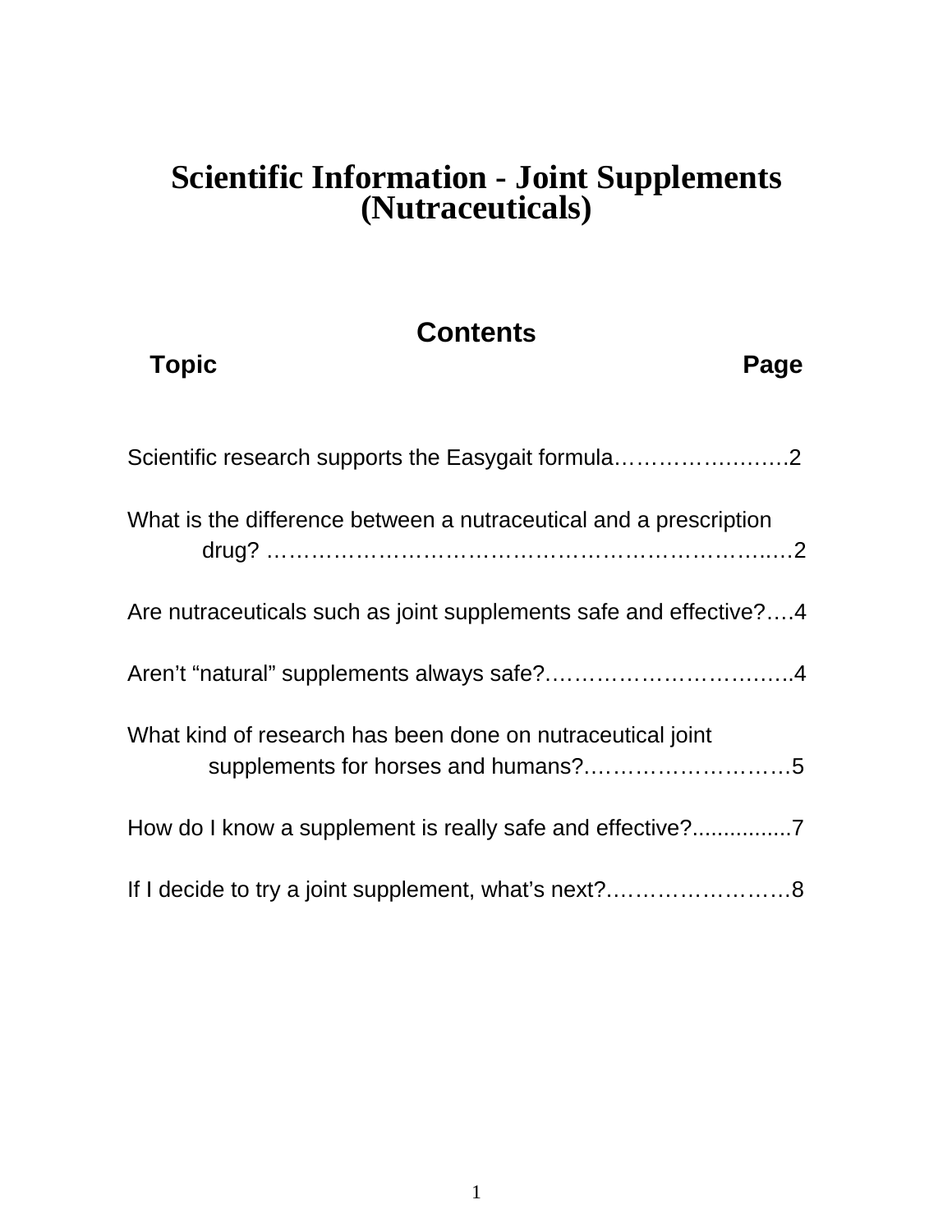## **SCIENTIFIC RESEARCH SUPPORTS THE EASYGAIT FORMULA**

 **The Easygait formulation is the result of a comprehensive and detailed evaluation of all the available scientific research on joint supplements. Easygait is a combination of 3 ingredients that have the best scientific evidence for effectiveness and are very safe.**

**These ingredients are: Glucosamine sulfate, MSM, and Vitamin C** 

 **Our goal is to make an effective joint supplement available to the average horse owner at the lowest possible cost. We will attempt to keep up with the latest scientific findings in these areas, and will modify our supplement accordingly. We also solicit your input for information we have missed, and would definitely like to learn about your experience with nutritional supplements used on your horses.** 

 We have reviewed research studies conducted in the laboratory, as well as clinical studies that examine whether or not a supplement actually helps reduce lameness, stiffness, and/or pain in the real world. We also provide references to the original research data published in the scientific literature. In the following section, we present guidelines for assessing the reliability of nutraceutical research, and a summary of these research findings.

#### **What is the difference between a nutraceutical and a prescription drug?**

The health of our joints affects every aspect of our lives and the pain and loss of mobility can be crippling. The same applies to the animals in our lives. Our horses and dogs are seriously affected by joint disease as well, so it is no surprise that joint health is a popular area of research – both in human and veterinary medicine. The use of nutritional supplements (called "nutraceuticals") has been popular for over a decade, but the scientific basis for their use has been somewhat limited. Not surprisingly pharmaceutical prescription "drug" treatments have been given the most attention.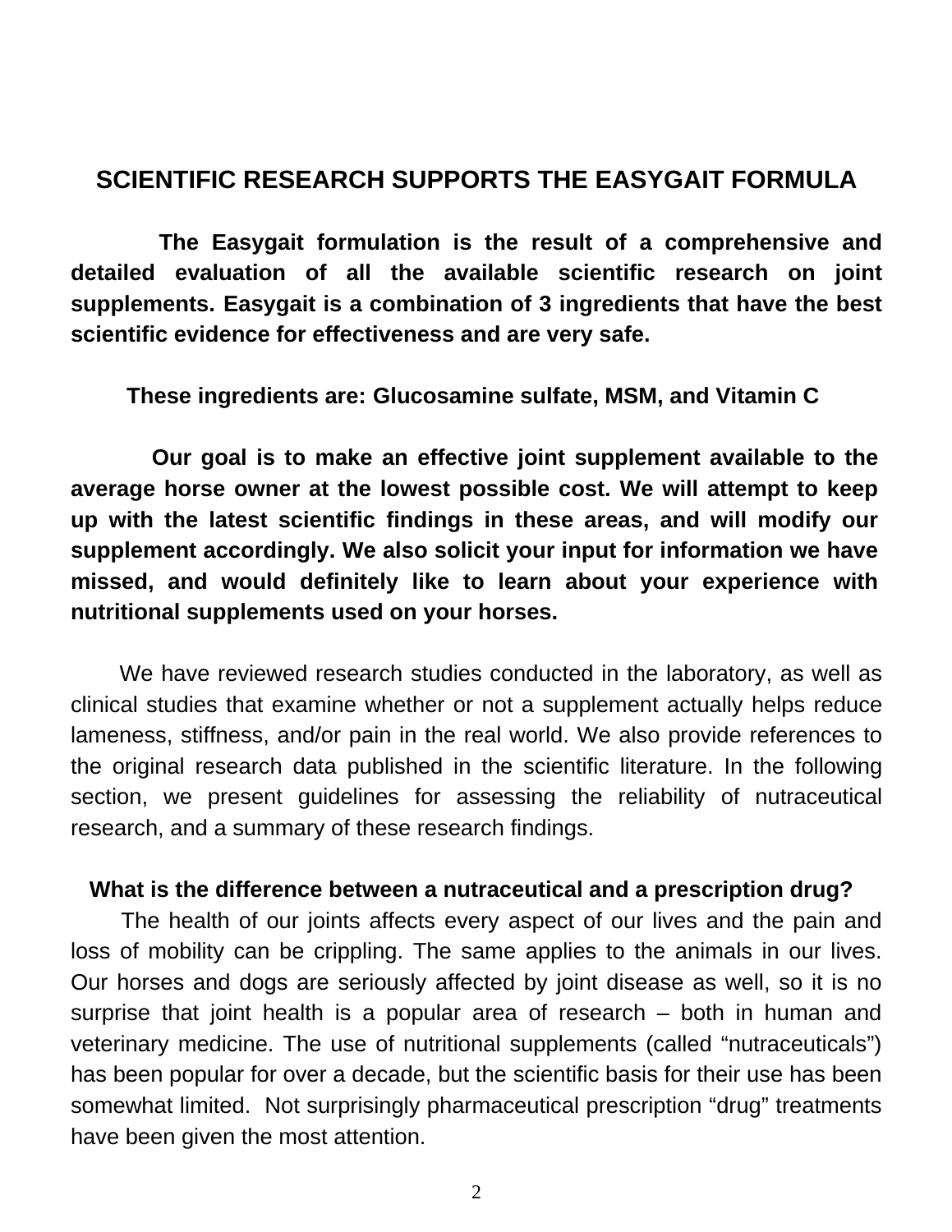It is important to understand the practical differences between drugs and nutraceuticals. Drugs are defined as substances intended to affect the structure or any function of the body of man or other animals.. Drugs are developed, patented, and marketed by pharmaceutical companies. The drug manufacturer must prove scientifically, with laboratory and clinical studies, that a drug is safe and effective, before they can sell it. Nutraceuticals are substances derived from foods or other relatively unprocessed natural materials. Nutraceuticals can certainly have effects on the body as well, but the nutraceutical industry in the US has managed to keep their products "unregulated" by the FDA. In 1994 nutraceutical companies convinced the US Congress to pass a law entitled "The Dietary Supplement Health and Education Act. DSHEA manufacturers do not need to register their products with FDA nor get FDA approval before producing or selling dietary supplements, As a result of this law, anyone can sell a nutraceutical without ever proving it is safe and effective.

A second and equally important consequence of this law is that, while a nutraceutical does not have to be approved by the FDA, neither can it be patented. As a consequence, and because anyone can sell it, many companies compete for sales, so prices can be very low, and the profits of the nutraceutical company low as well.

In the US, a drug patent means that only the drug company who originally developed the drug can sell it for a number of years, until the patent expires. Since there is no price competition from "generic" versions during the patent period, drug prices are high.

While many of the policies and profits of pharmaceutical companies are often questionable, the reality is that they are forced in spend hundreds of millions of dollars to develop and test a single drug in order to get FDA clearance for marketing. The high drug prices resulting from patent protection allow them to recoup these development costs, as well as make a profit.

This is a tradeoff. In exchange for high prices, we know more about the effectiveness and safety of an FDA regulated drug than we do about nutraceuticals. In fact, few new drugs would be developed without this system.

The patent situation is very different in many other countries. In countries like Germany, patents may be issued for nutraceuticals as well as for drugs, so it becomes financially feasible for drug companies to sponsor nutraceutical studies. This is the case with glucosamine sulfate, which is the main ingredient in many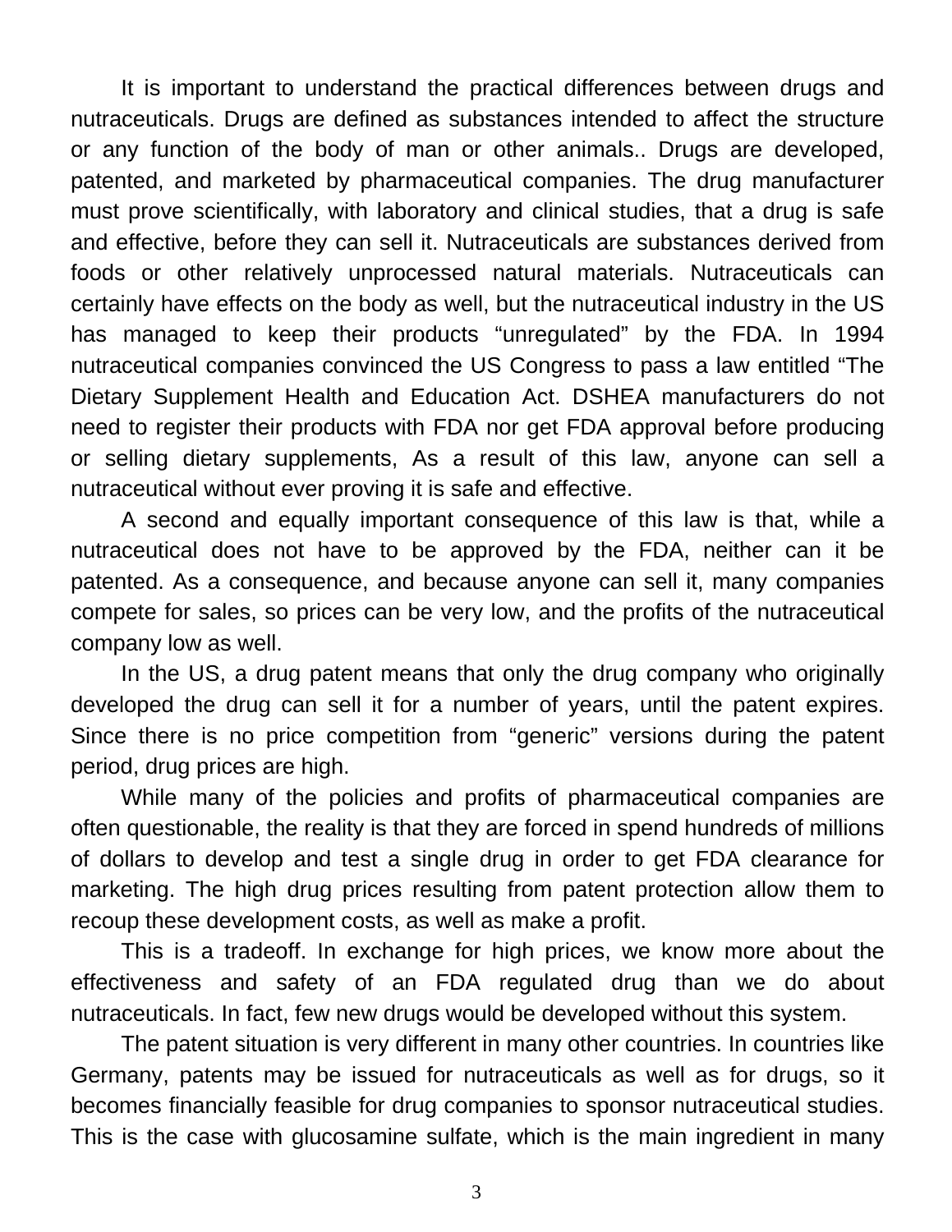joint supplements. Glucosamine sulfate has been extensively studied by Rotta Pharmaceutical in Italy, and their product is patented, and sold exclusively by them.

 In the United States, the good news for us as animal owners is that nutraceuticals are more easily and cheaply available than prescription drugs. Anyone can sell them, no prescription and no FDA regulatory requirements. The bad news is that there is no requirement for safety or effectiveness testing.

### **Are nutraceuticals such as joint supplements safe and effective?**

 There is no easy answer. Unfortunately US nutraceutical companies are just as interested in profit as anyone else, and often take advantage of the lack of FDA regulation. Very few nutraceuticals in the United States are tested either before or after they are sold to us.

A few nutraceutical companies voluntarily conduct safety testing of their product, and are careful about the purity of their ingredients. Some companies also adhere to the "Good Manufacturing Practices" required by the FDA. Nutraceuticals are subject to some oversight by the FDA, and there are some restrictions on labeling and advertising, but this is rarely enforced.

 Fortunately, there are a few government agencies in the US that will sponsor nutraceutical research. The National Institutes of Health has recently conducted a study on glucosamine for joint health. Some non-profit private foundations or academic institutions sponsor relevant research as well – but this a small part of total research efforts.

 It is important for animal owners who use nutraceuticals to learn how to assess safety and effectiveness of nutraceuticals. No one is doing it for you.

## **Aren't "natural" supplements always safe?**

 Because nutraceuticals aren't regulated, many companies may shamelessly exploit fads and misinformation. The best example is the use and abuse of the term "natural." Many companies (also food and cosmetic manufacturers) describe their product as "natural," implying that this makes their product somehow safe, of high quality, and is somehow "better" than "synthetic." This is misleading. Consider, for example, thyroid medication for people with low thyroid hormone output from their own glands, or who have had their entire thyroid gland removed surgically because of cancer. Replacement thyroid hormone is available in two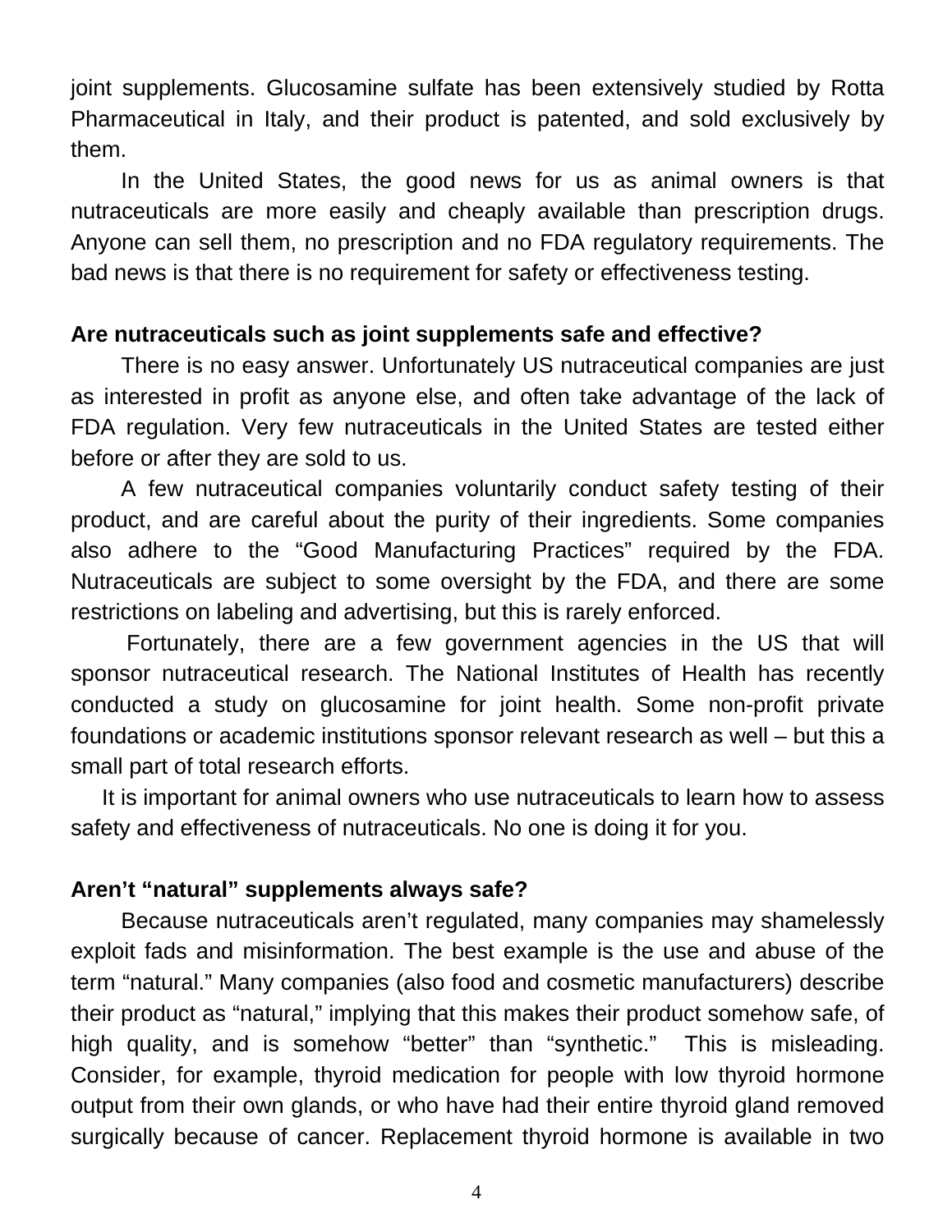basic forms: "Synthroid" is identical to the hormone made by your own human thyroid gland, even though it is produced "synthetically" in the laboratory. The other kind is "Armour" thyroid. This is "natural "since it comes from pigs, but not only is it slightly different from human hormone in its molecular structure, but it is manufactured from highly stressed slaughterhouse pigs, and different batches have different strengths. Which would you prefer?

 It is simplistic to believe that natural is better. Many things from nature are not safe. There are relatively few plants that humans can safely eat. Look at any forest or grassland and count the number of plants you see, then consider how many are edible. In fact, most plants are quite indigestible and many are highly toxic to humans. Don't be taken in by "natural."

## **What kind of research has been done on joint supplements/ nutraceuticals for horses and humans?**

 Many scientific studies have been conducted on joint supplements. There are dozens of laboratory studies that evaluate the effect of supplements in samples of joint tissue or blood, outside of the body. These studies give us some idea of how the joint supplement ingredients may affect biochemical reactions in the body. For example, does a supplement increase growth of the cartilage in a piece of joint tissue in a laboratory culture? Is the supplement well absorbed from the digestive tract and actually found in the blood, or in the fluid taken from the joint itself? Does the supplement inactivate the biochemicals found in the bloodstream that cause inflammation and tissue damage?

 While laboratory studies are useful and informative, they don't always accurately predict that the supplement will do when used in the real world. They don't really answer the question, "Will a joint supplement actually help the lameness in my horse.

 The best way to tell if something is helpful is to do a clinical trial. This is a study where the substance in question is actually tested on the animal (human or equine) in real world conditions. Clinical studies which are considered very well designed from a scientific perspective are called comparative, placebo-controlled studies. That is, they usually have two or more groups or subjects (peoples or horses or dogs or…). One group (experimental group) is given the substance being tested. The other group (control group) takes a placebo. A placebo is a

5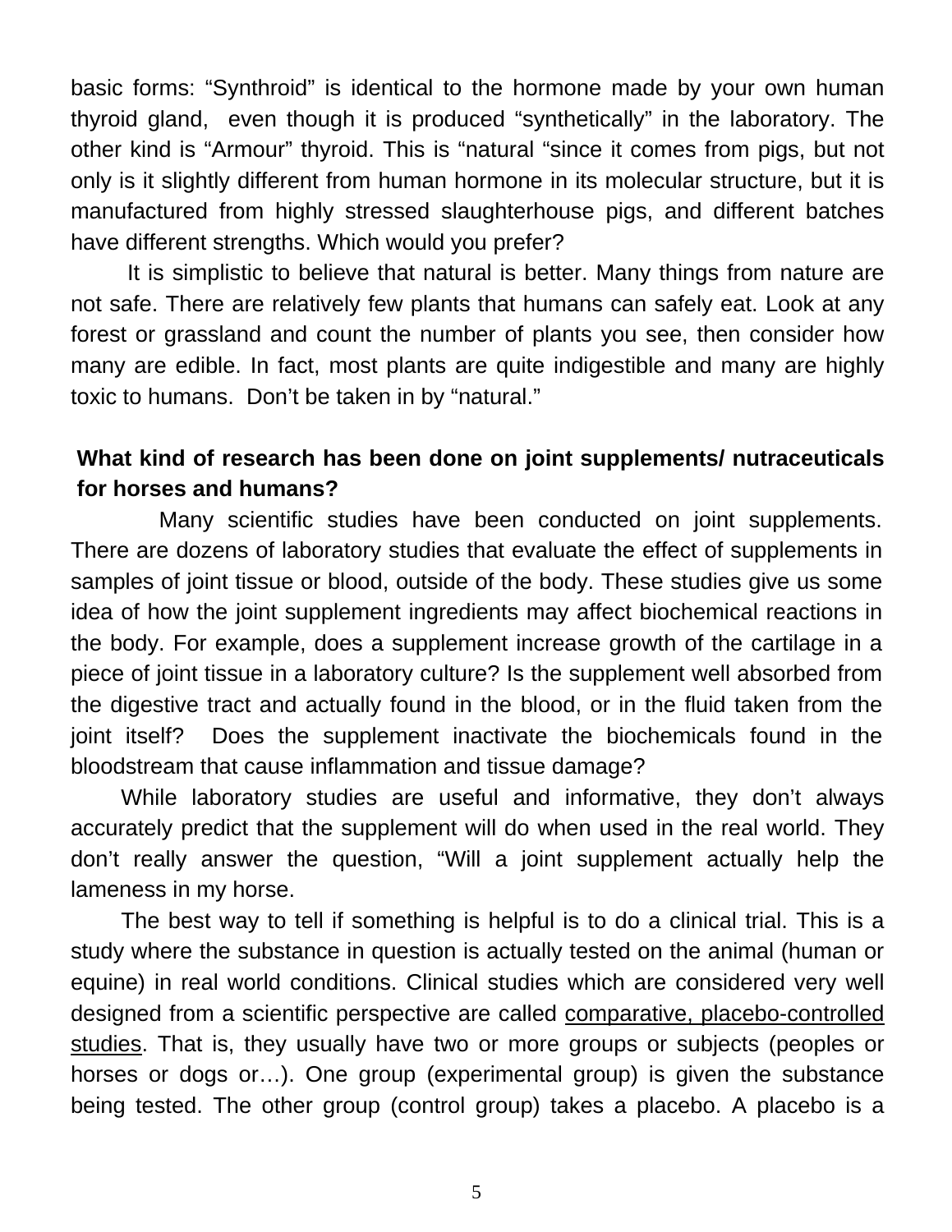substance that looks and tastes the same as the test substance, but is missing the active ingredient.

 Then the study tries to keep everything else about the two groups the same ("controlled"). That is, the number of geldings or mares identical in each group, they should also be the same ages, receive the same feed, shelter, exercise, have the same health history, and identical general care and attention.

 Ideally, the best clinical studies are also "blinded," which means that the investigator, the person(s) who actually conduct the study, knows which animals are taking the test substance and which are taking placebo. This helps prevent any personal bias from affecting the study results. They are "blinded" to this information. It is difficult enough conduct such these carefully designed studies with human subjects, who can choose to cooperate,, but even more difficult to do with horses. It is also very expensive. As a result, there are relatively few such blinded, comparative, controlled studies in horses.

Another study design is a longitudinal study. Here, horses with stable arthritis or some other injury are given a nutraceutical for some months to see if they improve, then it is stopped to see if the symptoms come back. This can be helpful, but the problem is they might have improved anyway – because of weather changes, or simply because joint problems can come and go without apparent explanation.

 Even more variable is the opinion of "experts" (just like this article!). Simply having an academic degree (DVM, MD, PHD,) doesn't really tell you anything about that expert's actual expertise. Most experts also have some kind of bias. For example, we have done a study and defend our result, we "want" something to work, we are selling a product, or hired by a company that is selling a product, or we have an academic reputation to support.

And then there is "anecdotal" evidence. This is our own personal experience? What if we experience improvements in our own health when we take a new nutraceutical or drug or food? What if we see big improvements in our horses or dogs? What if our vet or personal physician believes a particular drug or nutraceutical has helped many of her/his patients? This is important information, and it too can be valid. But remember that there could be other reasons we or our horses felt better. Again, maybe a change in weather, feed, rest, or rehab exercises, physical therapy, fitness training, or just more TLC and

6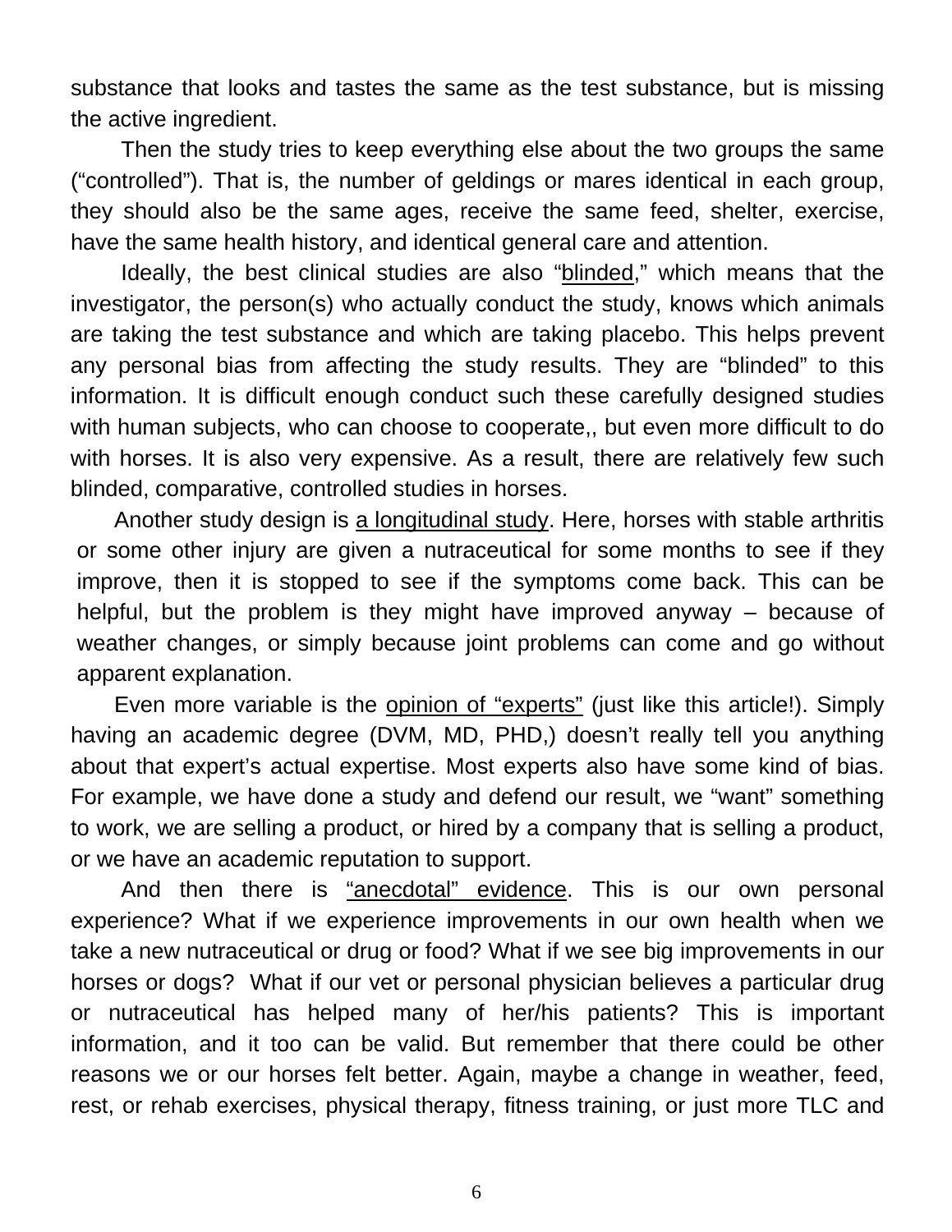general attention could be helping the joint pain. Or maybe the arthritic attack just improved spontaneously.

## **How do I know a supplement is really safe and effective?**

 When you are evaluating use of nutraceuticals for yourself or your horses, or use of drugs or even foods, remember to assess and question the quality of the evidence;

 **•** ARE THERE ANY CLINICAL TRIALS THAT USE YOUR PRODUCT'S INGREDIENTS? Unfortunately the answer is often no. This should make you extremely cautious about any claims being made about that that particular product.

- IS IT ANECDOTAL EVIDENCE ONLY?
- **•** IS IT AN EXPERT'S OPINION? IF SO, DOES THE EXPERT BACK UP HER/HIS OPINION BY REFERRING TO RELIABLE STUDIES? WHAT IS THE EXPERT'S BIAS?
- IF THE NUTRACEUTICAL HAS BEEN TESTED WITH "CLINICAL TRIALS," ASK TO SEE STUDY DETAILS. MAKE SURE IT WAS ACTUALLY DONE ON HORSES, USING THE SAME INGREDIENTS FOUND IN THE PRODUCT YOU ARE EVALUATING.
- IS THE STUDY HIGH QUALITY? IS IT A CONTROLLED, COMPARATIVE STUDY, PUBLISHED AND EVALUATED BY OTHER EXPERTS? FINALLY,
- IF THE STUDIES ARE PUBLISHED, HOW ARE THEY PUBLISHED AND BY WHOM?

 "Peer-reviewed" publications are generally the most reliable. In human health, *JAMA (Journal of the American Medical Association)* and *NEJM (New England Journal of Medicine)* are good examples, but someone's "Heath Newsletter" is probably just the opinion of one group within a University or Hospital or Veterinary College, or simply an individual who want to sell their Newsletter to you. In veterinary medicine, publications like *The Veterinary Journal* are peer-reviewed. Lay publications like *Equus* and *Practical Horseman* are not.

 Just being on the Internet is obviously no guarantee of reliability. If information is published in a book or magazine, assess the reliability of the publication. Some books and articles are published by the author her/himself, and have not been evaluated by anyone else. Some magazines simply publish ideas that are interesting and entertaining, but no real basis in fact  $-$  just one